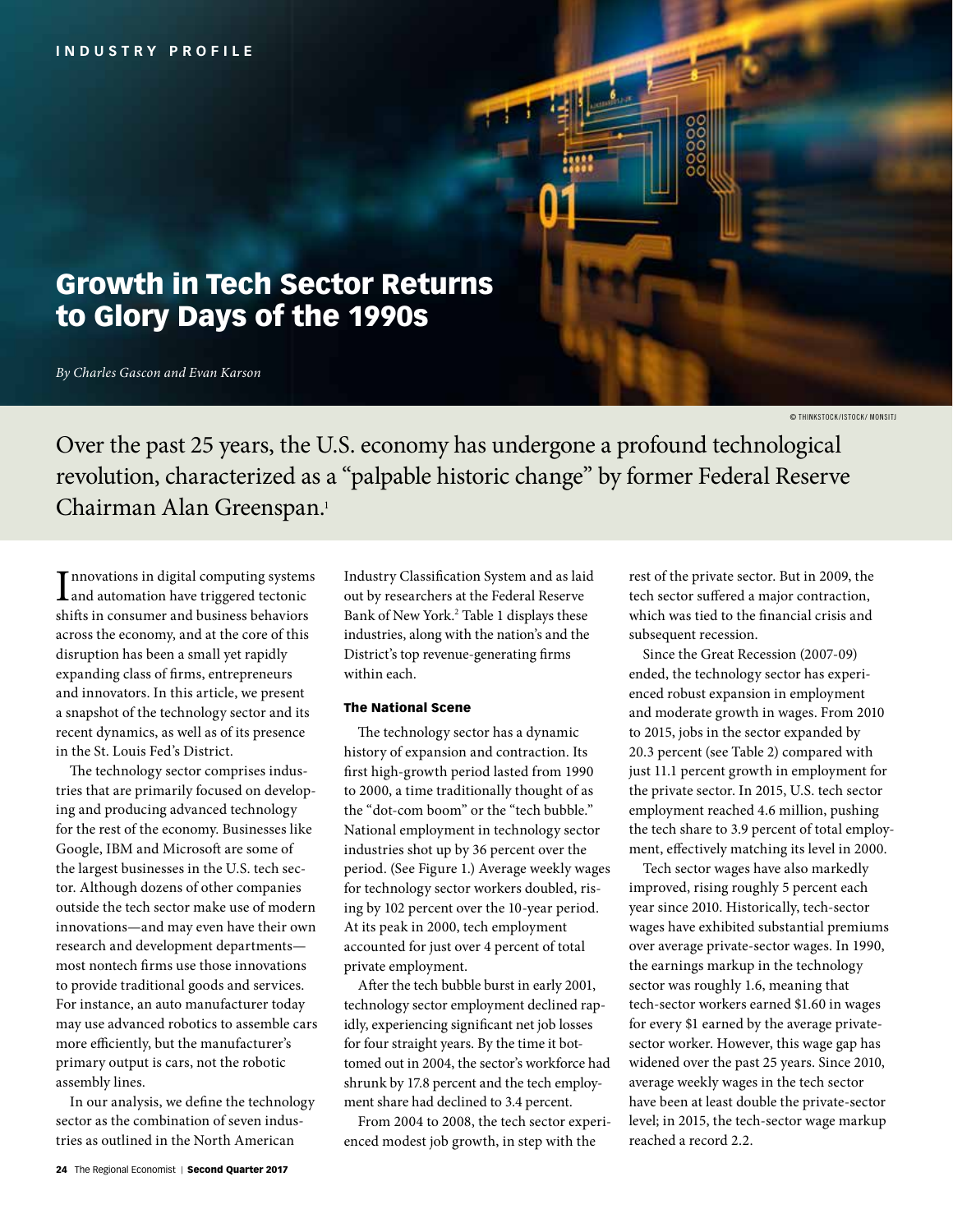The distribution of employment across tech-sector industries has been continuously shifting since 1990. Until 1996, the majority of tech employment was in manufacturing, accounting for approximately 60 percent of the high-tech workforce. However, service firms have come to dominate the tech economy. Today, nearly 80 percent of tech workers are in services, with the computer systems design industry accounting for the largest fraction of total tech jobs (41 percent).

In terms of its geographic distribution, tech-sector employment is often more concentrated in metro areas. In 2015, the San Jose metropolitan statistical area (MSA) in California had the largest concentration of tech workers (21 percent). Boulder, Colo., had the second-largest share (18 percent), followed by San Francisco (11 percent). Together, the San Jose and San Francisco MSAs make up the bulk of what is known as Silicon Valley and are home to 9 percent of all technology sector employment in the U.S.

In a sample of the 100 largest U.S. metro areas, technology sector wages in 2015 were highest in the San Jose, San Francisco and Seattle MSAs. In 2015, workers in tech industries averaged earnings of approximately \$4,500 per week in San Jose, \$3,500 per week in San Francisco and \$3,000 per week in Seattle.

### The District's Tech Sector

By comparison, the technology sector has a modest presence in the Eighth Federal Reserve District, home of the St. Louis Fed. In 2015, the tech employment share in the District was an estimated 2.1 percent. Although this figure is below the national average, the District's share has been increasing over the past 25 years.

As Figure 1 shows, employment growth in the District's technology sector has outpaced the District's overall private sector growth since the Great Recession, pushing the District's tech share from 1.7 percent to 1.8 percent between 2005 and 2010 and then up another 0.3 percentage points by 2015. While that change may appear minute, it represents a shift of nearly 41,000 workers into tech industries in just five years. Figure 2 illustrates that in 2015, the industry breakdown within the District's tech sector aligned closely with the nation's.

### **TABLE 1**

### Top Revenue-Producing Firms by Technology Industries (2015)

| <b>NAICS Codes</b> | <b>Industry Title</b>                                          | <b>Largest Public Tech Firm</b><br>in the U.S. | Largest Public Tech Firm<br>in the Eighth District |
|--------------------|----------------------------------------------------------------|------------------------------------------------|----------------------------------------------------|
| 334                | <b>Computer Manufacturing</b>                                  | Apple                                          | <b>Kimball Electronics</b><br>(Jasper, Ind.)       |
| 454111             | <b>Electronic Shopping</b>                                     | Amazon                                         | CafePress<br>(Louisville, Ky.)                     |
| 5112               | Software Publishing                                            | <b>Microsoft</b>                               | $Andocs*$<br>(Chesterfield, Mo.)                   |
| 518                | Data Processing, Hosting<br>and Related Services               | Xerox                                          | Acxiom<br>(Conway, Ark.)                           |
| 51913              | Internet Publishing and Broadcasting<br>and Web Search Portals | Google                                         | <b>Inuvo</b><br>(Little Rock, Ark.)                |
| 5415               | <b>Computer Systems Design</b>                                 | <b>IBM</b>                                     | Jack Henry & Associates<br>(Monett, Mo.)           |
| 5417               | Scientific Research and<br><b>Development Services</b>         | QuintilesIMS                                   | Biomedical Systems*<br>(Maryland Heights, Mo.)     |

SOURCES: Compustat, Dow Jones.

NOTE: "Largest Public Tech Firm" lists the public company with the largest reported revenue in 2015 for each North American Industry Classification System (NAICS) family of industries.

\*Using Dow Jones' Factiva Companies and Industries Database, these firms were identified as having the most revenue among Eighth District firms in the corresponding family of NAICS codes. No corporations in the Compustat database qualified for this field.

#### **FIGURE 1**

### Job Growth in Tech Sector vs. Private Sector



SOURCE: Bureau of Labor Statistics.

NOTE: Due to nondisclosure at the county level for some industries over time, estimates for the Eighth District technology sector are calculated as the sum of data for the entirety of all District states except Illinois. We excluded Illinois from our calculations since most of Illinois' economic activity stems from the Chicago area, outside the District. The other District states are Arkansas, Indiana, Kentucky, Mississippi, Missouri and Tennessee.

Of the Eighth District's four largest metro areas (see Table 2), the St. Louis MSA had the largest tech sector in terms of gross employment in 2015. St. Louis tech workers also earned the highest wage premium, collecting double the average weekly wage of general private-sector workers in St. Louis. Louisville, Ky., had the fastest-growing technology sector out of the four; employment in these industries has surged by more than 52 percent since 2010, reaching nearly